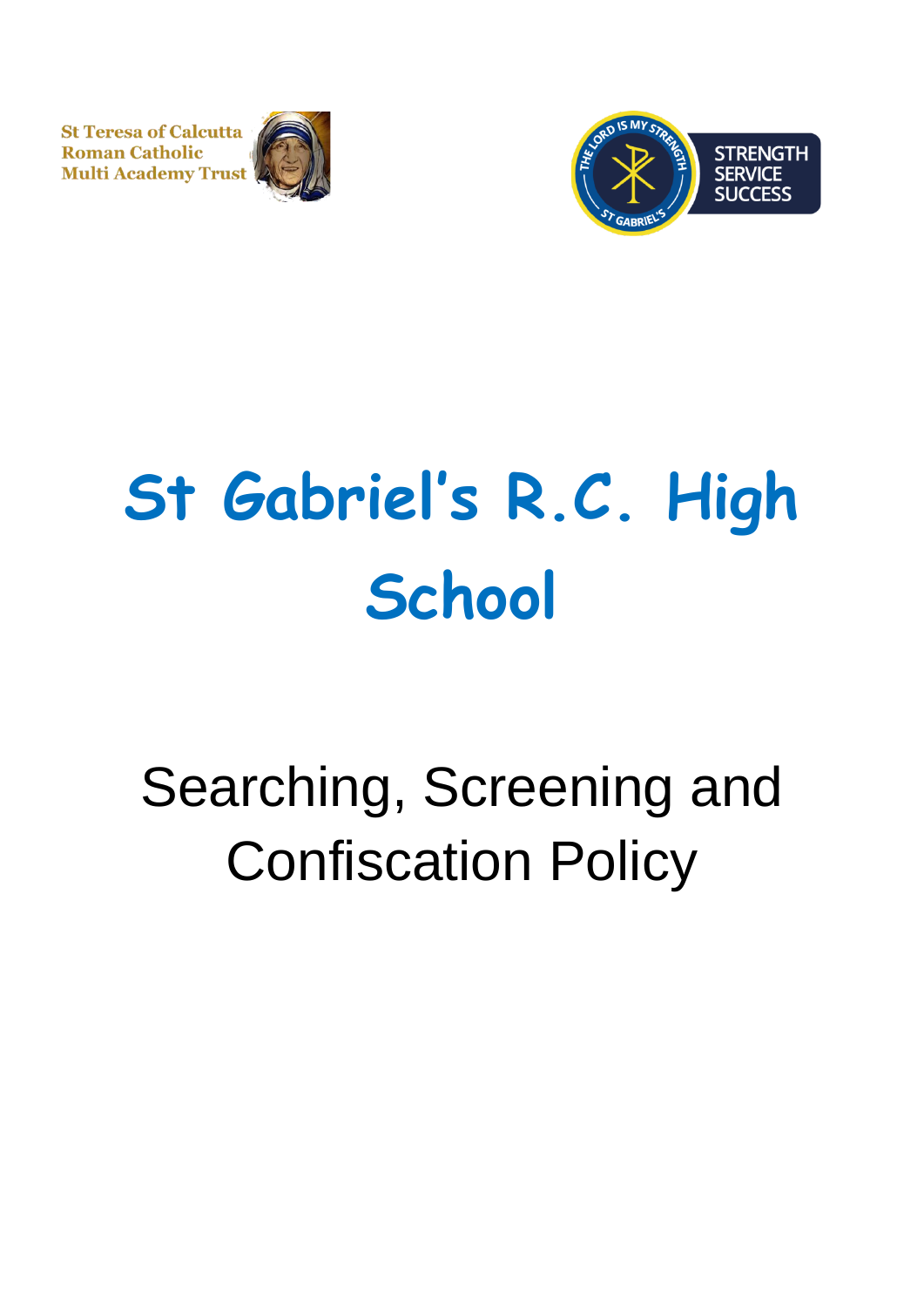#### **Contents:**

**[Statement of intent](#page-1-0)** 

- 1. [Legal framework](#page-2-0)
- 2. [Screening](#page-2-1)
- 3. [Searching with consent](#page-3-0)
- 4. [Authorising members of staff](#page-3-1)
- 5. [Searching without consent](#page-3-2)
- 6. [During the search](#page-4-0)
- 7. [After the search](#page-5-0)
- 8. [Electronic devices](#page-6-0)
- 9. [Parental consent](#page-7-0)
- 10. [Enforcement](#page-7-1)
- 11. [Monitoring and review](#page-7-2)

#### <span id="page-1-0"></span>**Statement of intent**

St Gabriel's R.C. High School appreciates that pupils have the right to expect a reasonable level of personal privacy and will do its utmost to ensure that, as far as possible, this right is respected.

Nevertheless, the school also takes seriously its obligation under health and safety legislation to be managed in a way which does not expose pupils or staff members to unnecessary risks.

This policy sets out the framework in which the school will meet this obligation by outlining the circumstances in which pupils can be screened and searched. The policy also outlines the legal powers to seize and confiscate items during a search.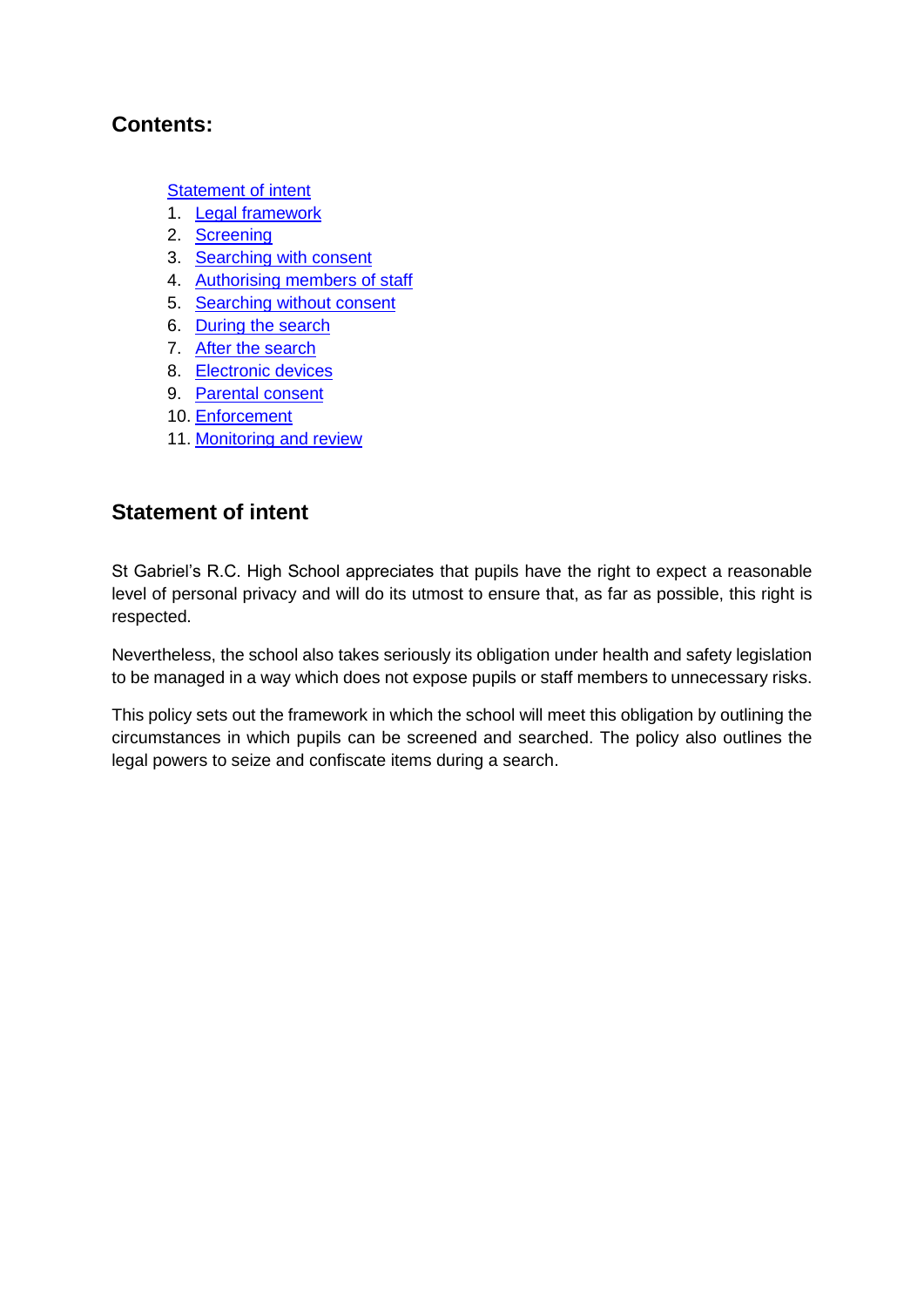### <span id="page-2-0"></span>**1. Legal framework**

- This policy has due regard to legislation and statutory guidance, including, but not limited to, the following:
	- Health and Safety at Work etc. Act 1974
	- Fducation Act 1996
	- Education and Inspections Act 2006
	- The Schools (Specification and Disposal of Articles) Regulations 2012
	- The School Behaviour (Determination and Publicising of Measures in Academies) Regulations 2012
	- European Convention on Human Rights
	- DfE (2018) 'Searching, screening and confiscation'
	- DfE (2013) 'Use of reasonable force'
	- DfE (2016) 'Behaviour and discipline in schools'
- $1.2.$ This policy operates in conjunction with the following school policies:
	- **Behaviour Policy**
	- **Physical Restraint and Reasonable Force Policy**
	- **Complaints Procedures Policy**
	- **Disciplinary Policy and Procedure**

#### <span id="page-2-1"></span>**2. Screening**

- $2.1.$ Under the school's statutory power to make rules on pupil behaviour and the duty to manage the safety of staff, pupils and visitors, the school imposes a requirement that pupils undergo screening.
- 2.2. All members of staff have the authority screen pupils.
- $2.3.$ The screening of pupils by a walk-through or hand-held metal detector without their consent is permitted, even if it is not suspected that they are in possession of a weapon.
- 2.4. If a pupil refuses to be screened, the school may refuse to allow that pupil on the premises to protect the safety of other pupils and staff.
- $2.5.$ If a pupil fails to comply with being screened, and the school does not allow the pupil onto the premises, the school has not excluded that pupil and the pupil's absence will be treated as unauthorised. The pupil should comply with the screening rules so they can attend school.
- 2.6. Screening without physical contact is not subject to the same conditions as those that apply to the powers to search without consent.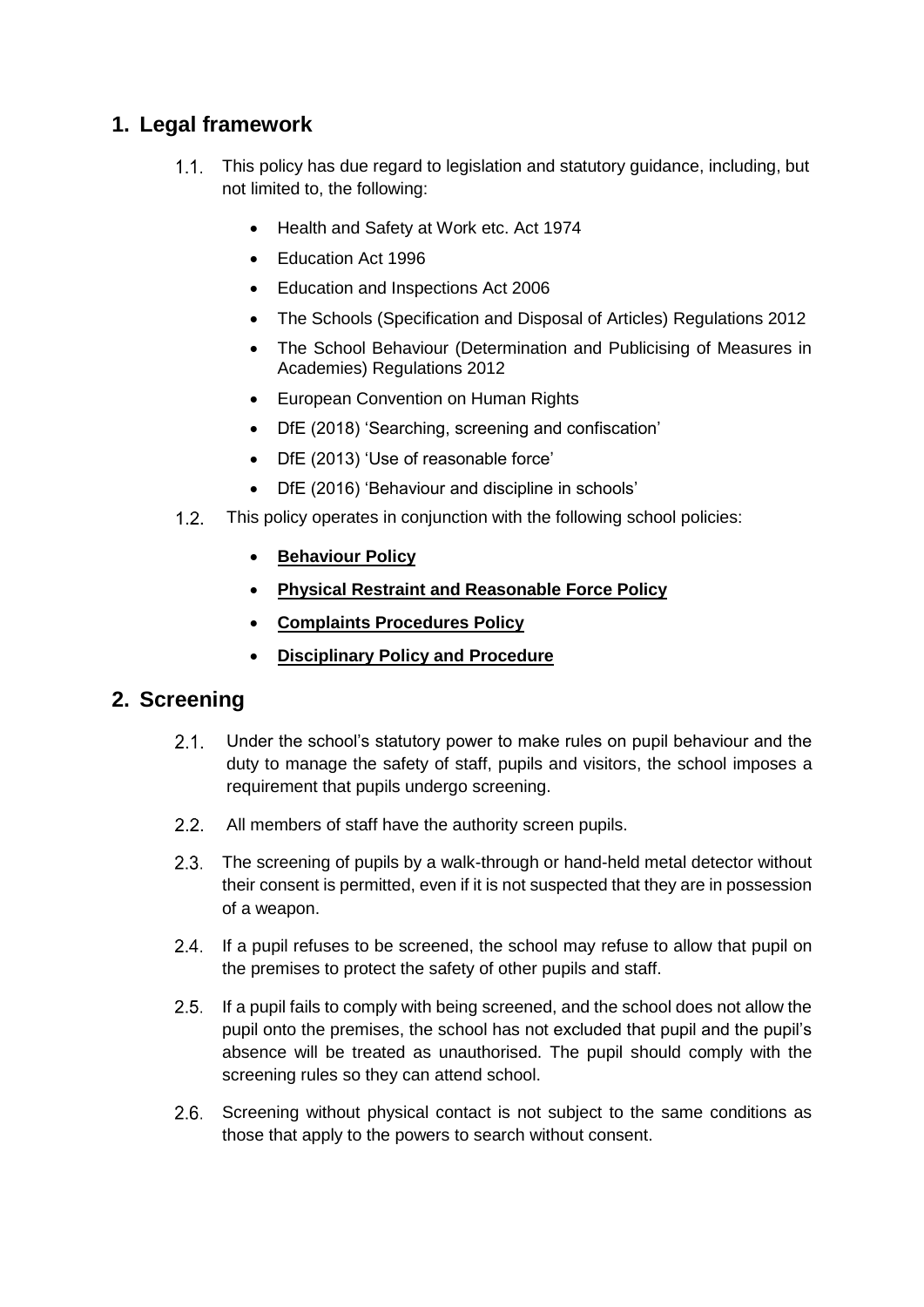#### <span id="page-3-0"></span>**3. Searching with consent**

- $31<sup>1</sup>$ Any member of staff has the authority to search pupils for any item with their consent.
- $3.2.$ Formal written consent is not required for this sort of search.
- $3.3.$ Items banned from the school premises are outlined in clause 5.7 of this policy.
- $3.4.$ If a member of staff suspects a pupil is in possession of a banned item, the pupil will be instructed to turn out their pockets or bag. If the pupil refuses to do this, the staff member will apply an appropriate punishment in line with the school's **Behavioural Policy**.

#### <span id="page-3-1"></span>**4. Authorising members of staff**

- $4.1.$ Only the headteacher and authorised members of staff have the authority search pupils without their consent.
- $4.2.$ The headteacher is responsible for deciding who the authorised staff are. Staff members authorised by the headteacher with these powers are SLT and Pastoral team.
- $4.3.$ Staff members, other than security staff, are permitted to refuse to undertake a search.
- If a security guard, who is not a member of the school staff, searches a pupil,  $4.4.$ a permanent member of the school staff will witness the search.
- $4.5.$ Some staff members are authorised to search for some items but not others, e.g. a member of staff could be authorised to search for stolen property, but not weapons.
- When deciding which staff will be authorised to undertake searches under  $4.6.$ these powers, the headteacher will consider whether the member of staff requires any additional training to enable them to carry out their responsibilities.

#### <span id="page-3-2"></span>**5. Searching without consent**

- $5.1.$ The headteacher and authorised staff have the statutory power to search pupils or their possessions, without consent, where they have reasonable grounds for suspecting that the pupil may be in possession of a prohibited item. The staff member will decide what constitutes as reasonable grounds for suspicion on a case-by-case basis.
- $5.2$ Prohibited items are:
	- Knives or weapons.
	- Alcohol.
	- Illegal drugs.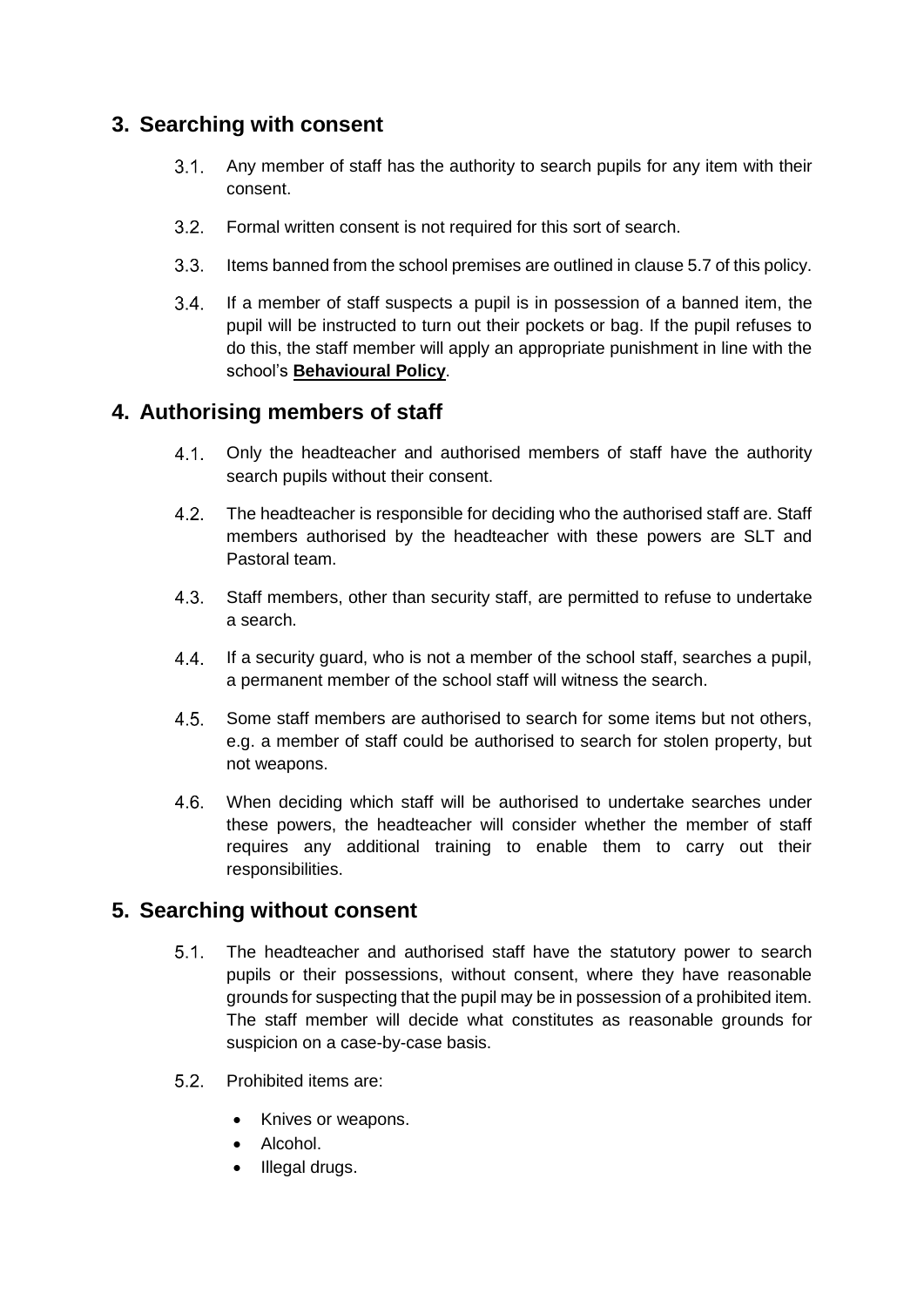- Stolen items.
- Tobacco and cigarette papers.
- E-cigs Vapes
- Fireworks.
- Pornographic images.
- Any item that a member of staff reasonably suspects has been, or is likely to be, used to commit an offence or to cause personal injury to, or damage the property of, any person.
- $5.3.$ Pupils will only be searched by staff members who are the same sex as them and all searches will be witnessed by another member of staff who will be, where possible, the same sex as the pupil being searched.
- $5.4.$ A search will only be conducted by a person who is not the same sex as the pupil being searched, or without a witness, where the staff member reasonably believes that there is a risk of serious harm if the search is not conducted immediately. Under these exceptional circumstances, the member of staff conducting the search will consider that a pupil's expectation of privacy increases as they get older.
- $5.5.$ The school may consider the use of CCTV footage in order to decide whether to conduct a search of an item. Any CCTV usage will be conducted in line with the school's **Surveillance and CCTV Policy**.
- An item banned by the school rules will only be searched for without consent  $5.6$ if it is identified in the school rules that it is an item that can be searched for.
- $5.7$ Banned items include:
	- **Legal highs.**
	- **Aerosol cans.**
	- **Paint thinners.**
	- **Non-prescribed hypodermic needles.**
- $5.8.$ Searches without consent will only be carried out on the school premises or, if elsewhere, where the member of staff conducting the search has lawful control or charge of the pupil, e.g. on a school trip in England.

#### <span id="page-4-0"></span>**6. During the search**

- 61 Definitions:
	- **Outer clothing**  clothing that is not worn next to the skin or immediately over a garment that is being worn as underwear, e.g. hats, shoes, gloves.
	- **Possessions**  any goods over which the pupil has or appears to have control, including desks, lockers and bags.
- $6.2.$ The person conducting a search will not ask the pupil being searched to remove any clothing other than outer clothing.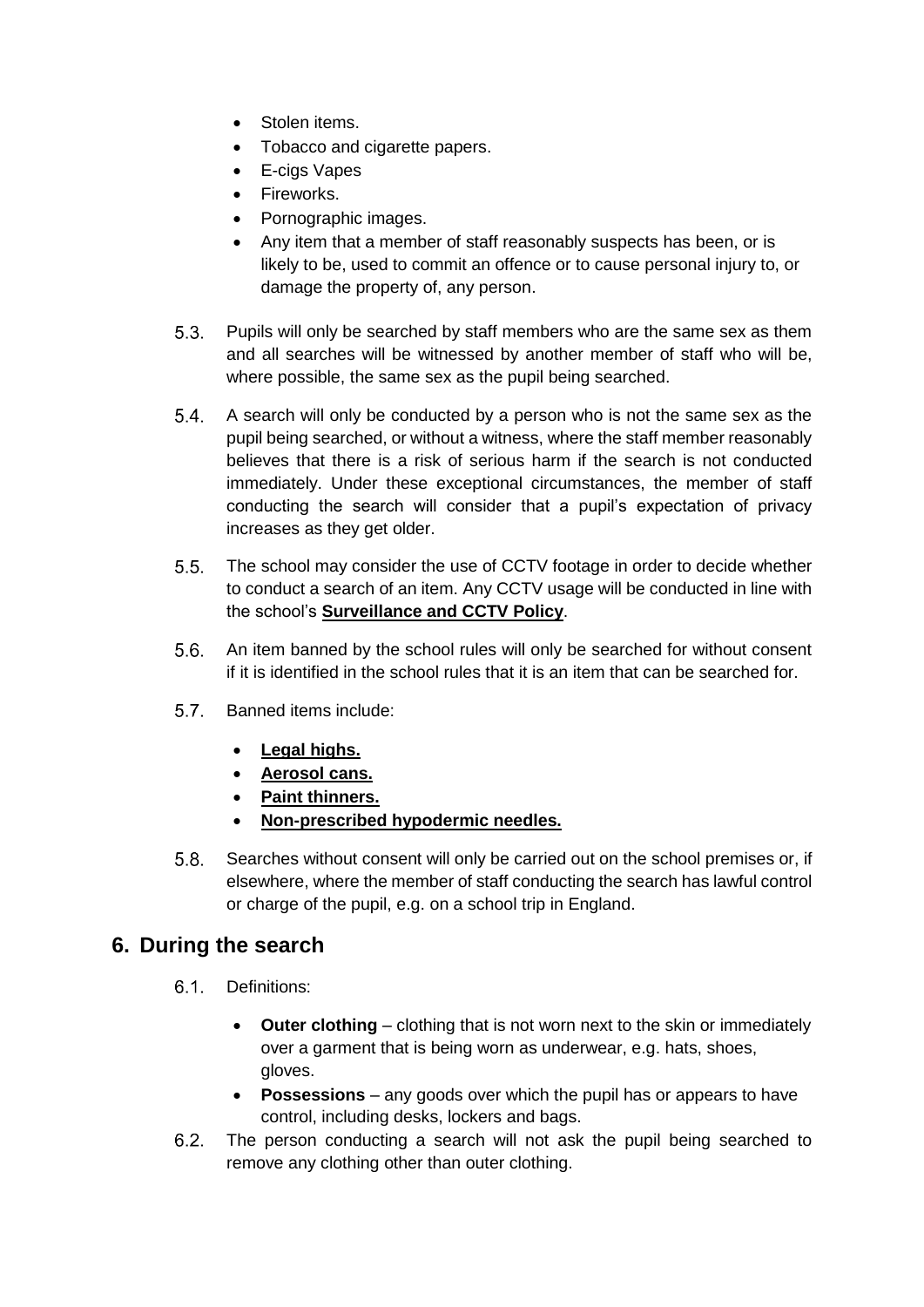- $6.3.$ A pupil's possessions, their locker or desk will only be searched in the presence of the pupil and another member of staff, except where there is a risk that serious harm will be caused if the search is not conducted immediately.
- The power to search without consent enables a personal search, involving removal of outer clothing and the searching of pockets, but not an intimate search going further than that, which only a person with more extensive powers (i.e. a police officer) can do.
- 6.5. If a pupil does not consent to a search or withdraws consent having signed a consent form, then they may be subject to a search without consent but only for prohibited items.
- Members of staff are permitted to use such force as is reasonable, given the circumstances, when conducting a search for prohibited items, but will not use force to search for items banned only under school rules.

#### <span id="page-5-0"></span>**7. After the search**

- $7.1$ Staff members are permitted to confiscate, retain or dispose of a pupil's property where it is reasonable to do so.
- $7.2.$ Staff members will use their discretion to confiscate, retain and/or destroy any item found due to a search with the pupil's consent, so long as it is reasonable in the circumstances. Where any item is reasonably suspected to be an offensive weapon, it will be passed to the police.
- Staff members are legally protected from liability in any proceedings brought against them for any loss of, or damage to, any item they have confiscated, provided they acted lawfully.

#### **Items found as a result of a search conducted without consent**

- $7.4$ Staff members carrying out a search are permitted to seize any item they have reasonable grounds for suspecting is a prohibited item or is evidence in relation to an offence.
- $7.5$ When a staff member conducting a search finds:
	- **Alcohol**, they will retain or dispose of the item as they see appropriate; the alcohol will not be returned to the pupil.
	- **Controlled drugs**, they will deliver them to the police as soon as possible; however, they may also be disposed of if the staff member thinks there is a good reason to do so.
	- **Other substances** which are not believed to be controlled drugs, they will confiscate them if they believe them to be detrimental to behaviour and discipline.
	- **Stolen items**, they will deliver these to the police as soon as possible or return them to the owner if they think there is a good reason to do so.
	- **Tobacco or cigarette papers**, they will retain or dispose of them; they will not be returned to the pupil.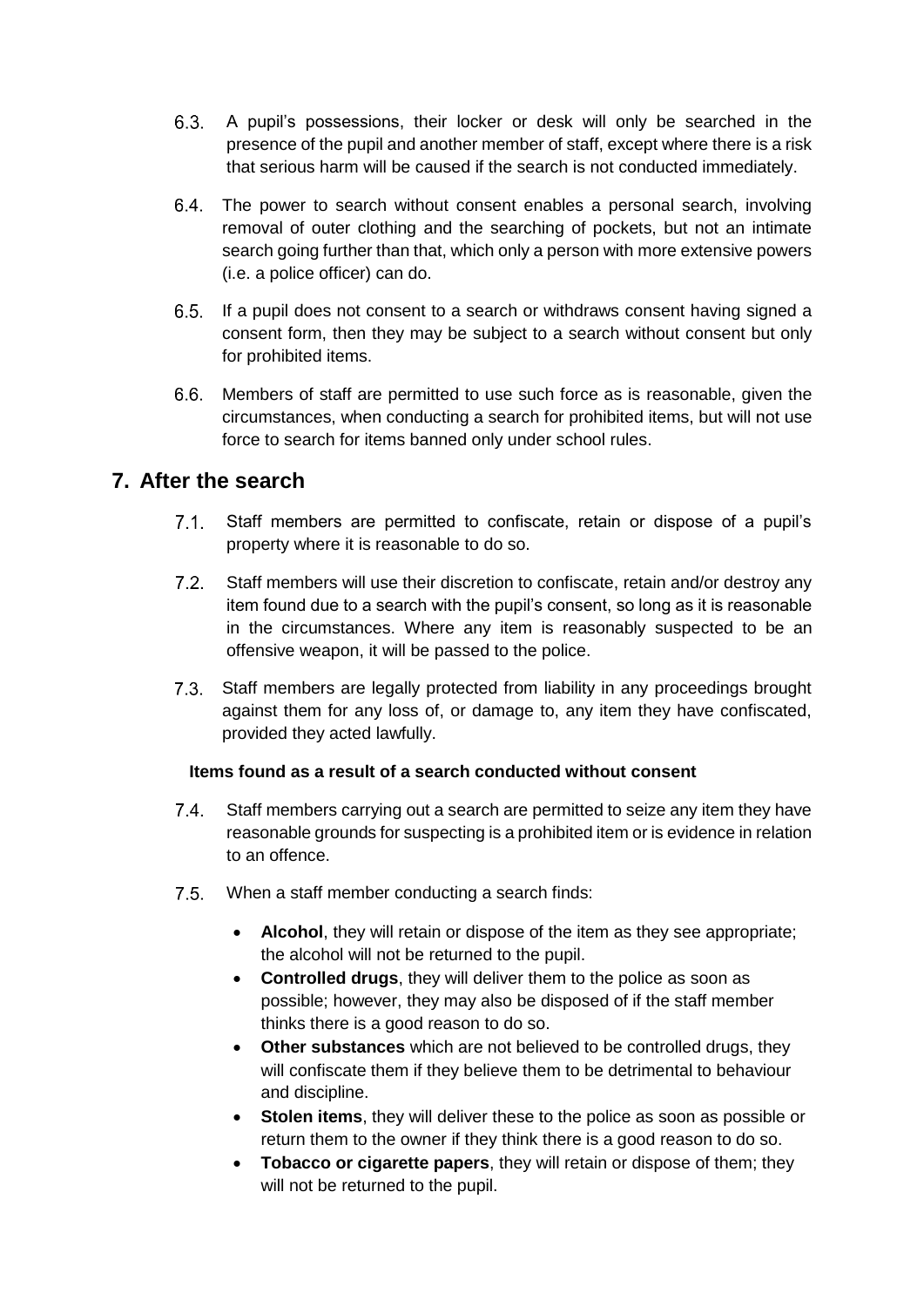- **Fireworks**, they will be retained or disposed of, but not returned to the pupil.
- A **pornographic image**, they will dispose of the image unless there are reasonable grounds to suspect that its possession constitutes a specified offence (i.e. the image is extreme child pornography); in these cases, the staff member will deliver the image to the police as soon as possible.
- An item that has been, or is likely to be, **used to commit an offence or to cause personal injury or damage to property**, they will deliver the item to the police, return the item to the owner, or retain or dispose of the item.
- **Weapons or items which are evidence of an offence**, they will pass the item to the police as soon as possible.
- $7.6.$ It is up for authorised staff to decide whether there is a 'good reason' not to deliver stolen items or controlled drugs to the police. In determining what a good reason is, the member of staff will take into account all relevant circumstances and use their professional judgement to determine whether they can safely dispose of the item.
- $7.7$ Where the member of staff is unsure of the legal status of a substance and has reason to believe it may be a controlled drug, the item will be treated as such.
- $7.8.$ In relation to stolen items, the police will not be involved in dealing with lowvalue items (e.g. pencil cases); however, it may be appropriate for the school to contact the police if high-value items (e.g. laptops) or illegal items (e.g. fireworks) are involved.

#### <span id="page-6-0"></span>**8. Electronic devices**

- $8.1.$ If an electronic device that is prohibited by the school rules or that is reasonably suspected to have been, or is likely to be, used to commit an offence or cause personal injury or damage to property is found during a search, the staff member is permitted to examine any data or files on the device where there is good reason to do so.
- $8.2$ Parental consent is not required in order to search a pupil's phone if it has been seized in a 'without consent' search.
- Staff members have the authority to delete data or files if they think there is a good reason to do so, unless the device is suspected to be relevant to an offence, or is a pornographic image of a child or an extreme pornographic image; in these cases, the device will be given to the police and files and data will not be deleted from the device prior to doing this.
- $8.4.$ In determining what a good reason is, the member of staff will reasonably suspect that the data or file on the device has been, or could be, used to cause harm, to disrupt teaching or break the school rules.